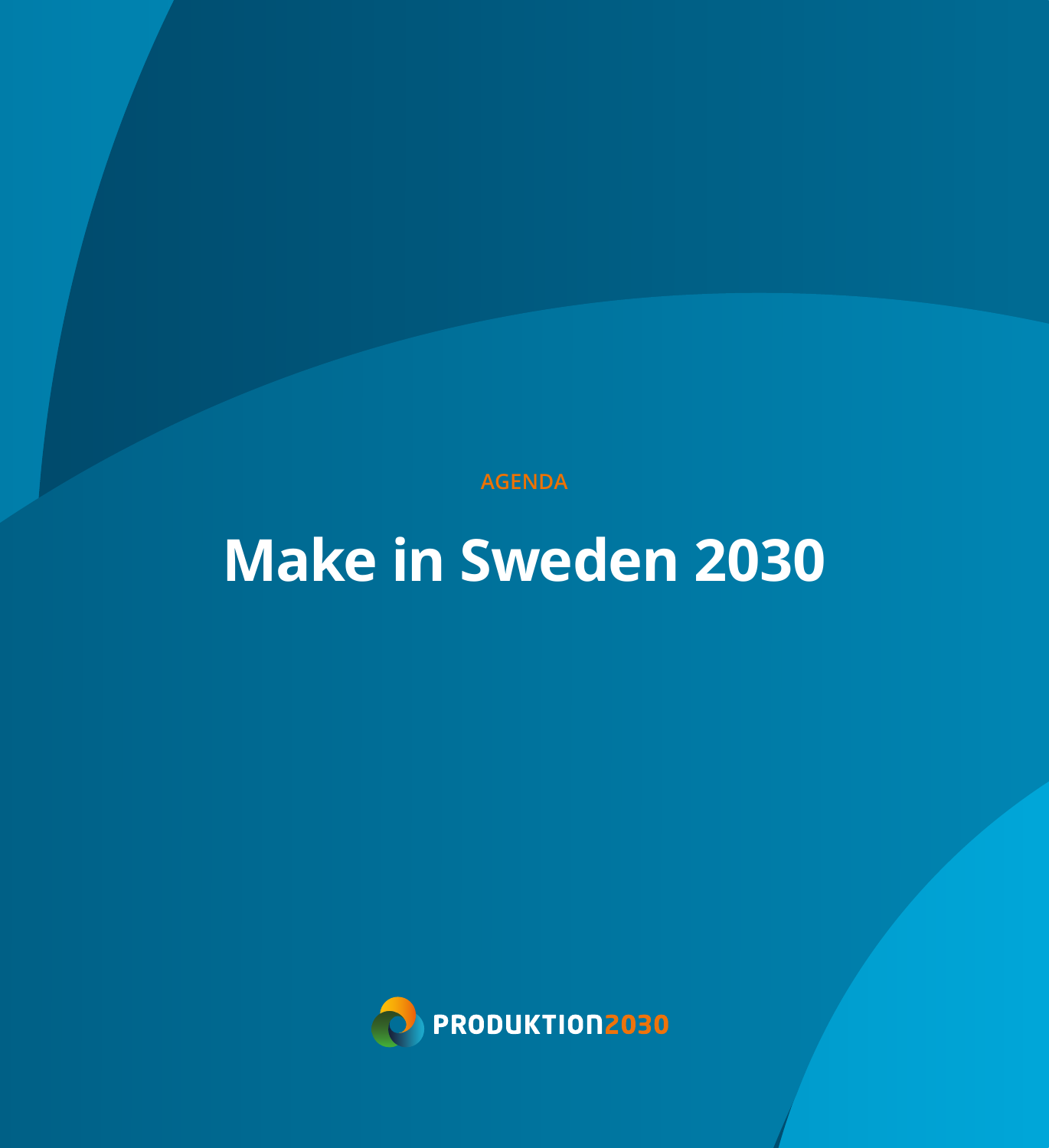# **KNOWLEDGE, CO-OPERATION & TECHNOLOGY**

Produktion2030 is a Strategic Research and Innovation Platform. The aim is to increase competitiveness in swedish manufacturing industry, through co-operation between industry, academia and research institutes.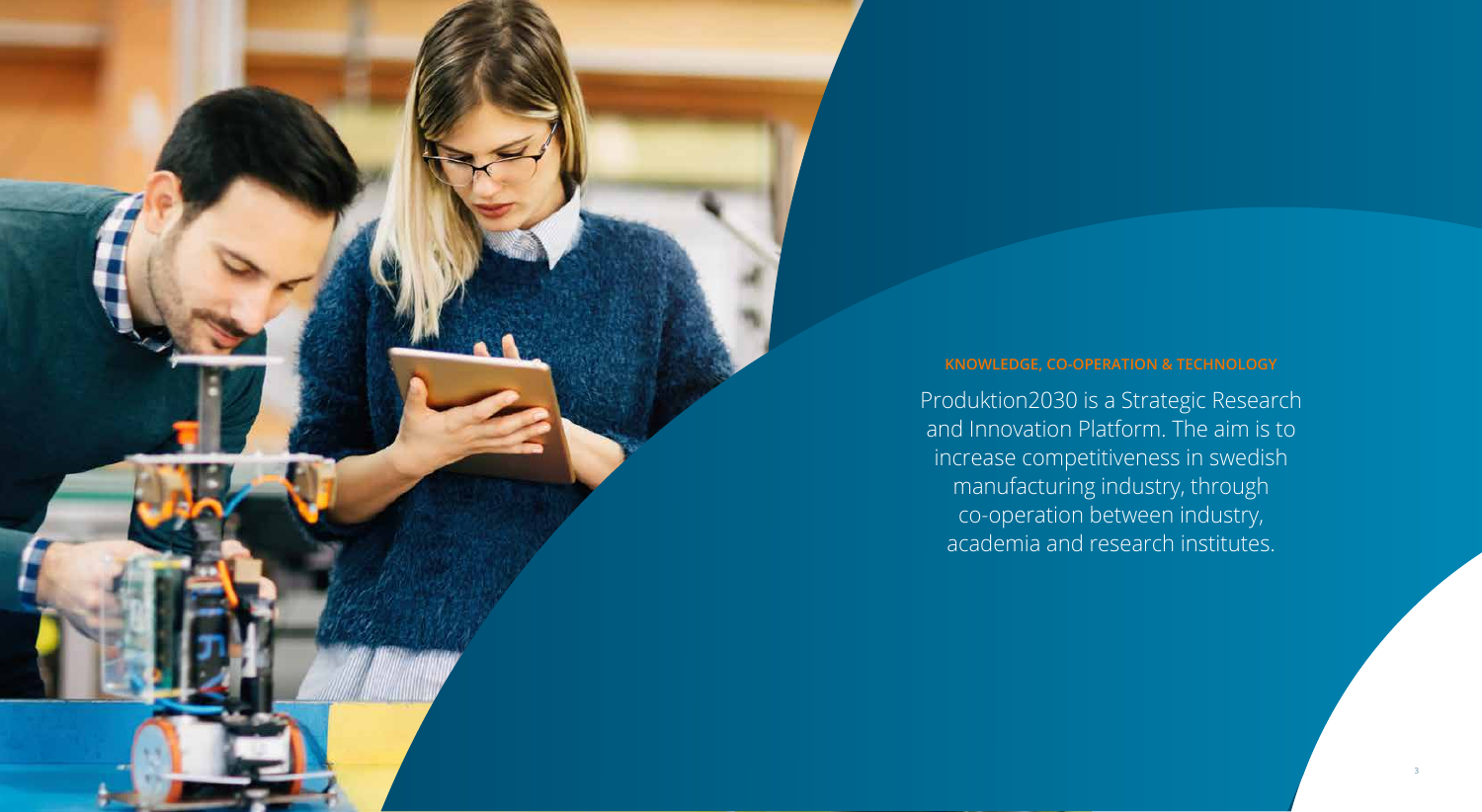

Produktion2030 is a strategic innovation platform supported by VINNOVA, Swedish Energy Agency and Formas. The goal is to ensure that Sweden remains to be a competitive production country. We do this by translating industry challenges to relevant and innova tive solutions for the industry; We build and strengthen networks and cooperations, both in Sweden and internationally; and link ideas, actors and funding opportunities to create valuable solutions for the future manufacturing industry.

We are spearheading the development of an innova -

tive and efficient production in Sweden.

**Sweden has more global manufacturing companies per capita than any other country** 

**in the world**

The manufacturing industry is a pillar of the Swedish economy and a foundation for our employment. Many Swedish companies used the potential of digitalization at an early stage. So far, we have maintained our com -

petitiveness on an increasingly tough global market. Now we need to gather power around the production area to further develop the industry in Sweden. We do this to ensure future welfare and jobs, but also to make sure that Sweden is doing well internationally as a manufacturing country for advanced products and services.



# Produktion2030

# **THE PLATFORM**

Produktion2030 is a strategic research and innovation platform supported by VINNOVA, the Swedish Energy Agency and Formas.

> CECILIA WARROL, PROGRAMME DIRECTOR PRODUKTION2030



Our vision is to work towards competitive and sustainable manufacturing industry in Sweden. To realize the vision, we need to transform new know-how from research and development into innovation. We also need to increase and strengthen the cooperation between manufacturing industry, academia, and research institutes. Produktion2030 aims to be a meeting place and a platform for actors in the production area.

> »Sweden is home to many world leading manufacturing industries. To increase their competitiveness it's vital to invest in innovation, digitalization and education.«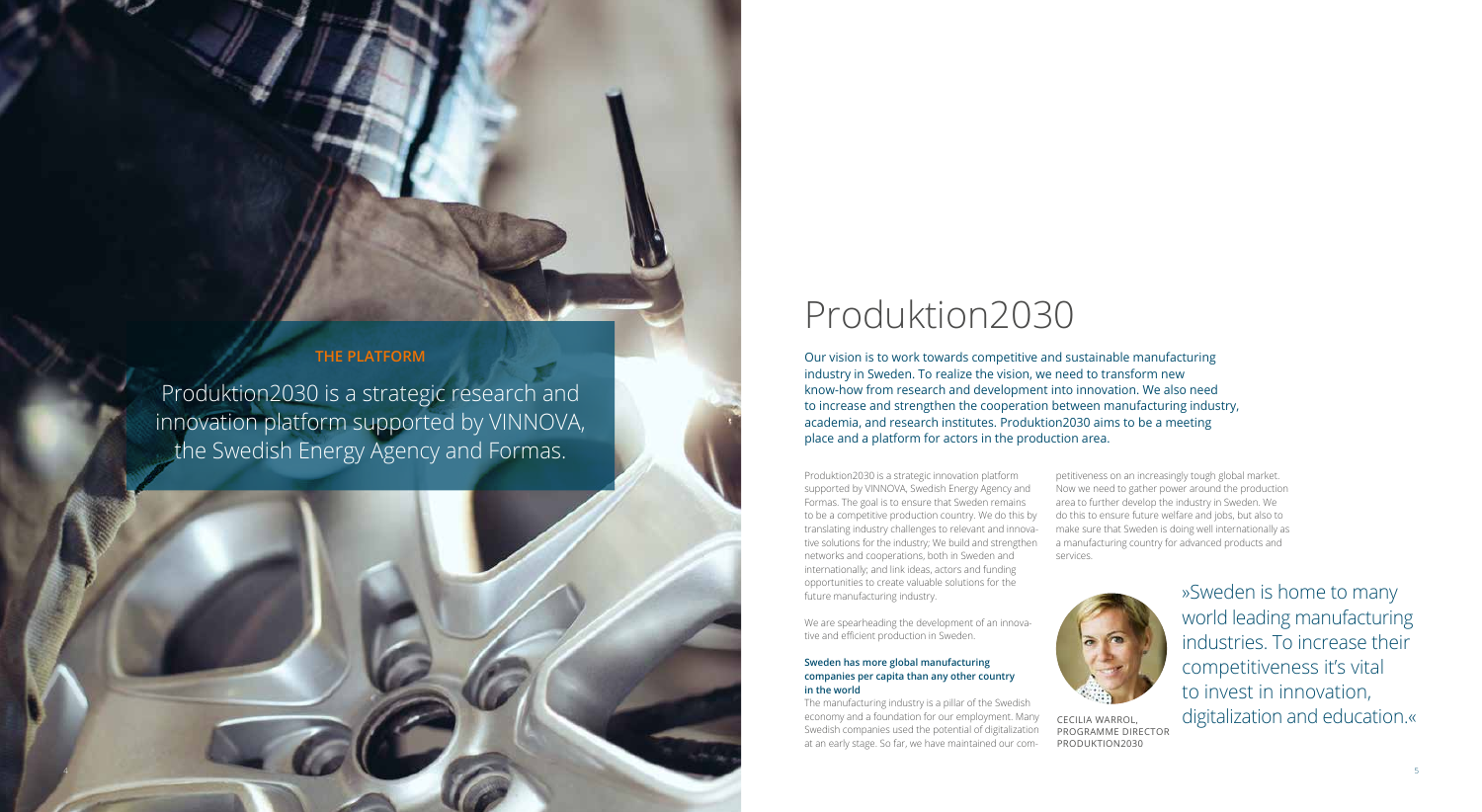### **I. Projects**

 Produktion2030 conducts calls for (I) idea projects, (II) research and innovation projects and (III) testbed projects. On our website produktion2030.se you will find information about ongoing and completed projects. You can filter the projects based on their areas of strength and whether they are ongoing or completed.

## **II. Small and medium-sized enterprises**

 Small and medium-sized enterprises (SMEs) play an important role for the competitiveness of the Swedish industry. Produktion2030 packages and distributes results from projects to SME's all over Sweden. Together with regional industrial networks, we conduct workshops and seminars for companies and other stake holders. If you are a smaller company, we offer you to test new technical solutions, within our areas of strength.

# **III. Education**

»Public investments in industrial relevant **OUR** OUR OPERTIONS R&D and innovation is vital for Sweden's' competitiveness. Produktion2030 is by comparison one of the most efficient platforms I am aware of for co-creation involving industry, academia and research institutes.«

> Access to competence in manufacturing is key to industrial development and production investments in Sweden. Higher education in the production area should be characterized by strong collaboration between industry and academia. Produktion2030 organizes a national PhD School in production since 2014. Starting in 2017, courses for M.Sc. in Industry 4.0 will be available. All our activities in education involve collaboration with industry.

## **IV. Internationalisation and analysis**

 International networking and collaboration is an Important part of Produktion2030`s operations. We collect international experiences and business information through study trips and presence in Brussels. Produktion2030's research and innovation council continuously analyses national and international trends.

# **JAN-ERIC SUNDGREN, PROFESSOR, FORMER EVP AT VOLVO GROUP AND CHAIRMAN OF PRODUKTION2030**



Produktion2030 aims to renew and strengthen the competitiveness of Sweden's manufacturing industry. Through innovative knowledge, strong partnerships and cutting edge technology, Produktion2030 contributes to Swedens attractiveness as a production country. In this way we create growth and welfare together.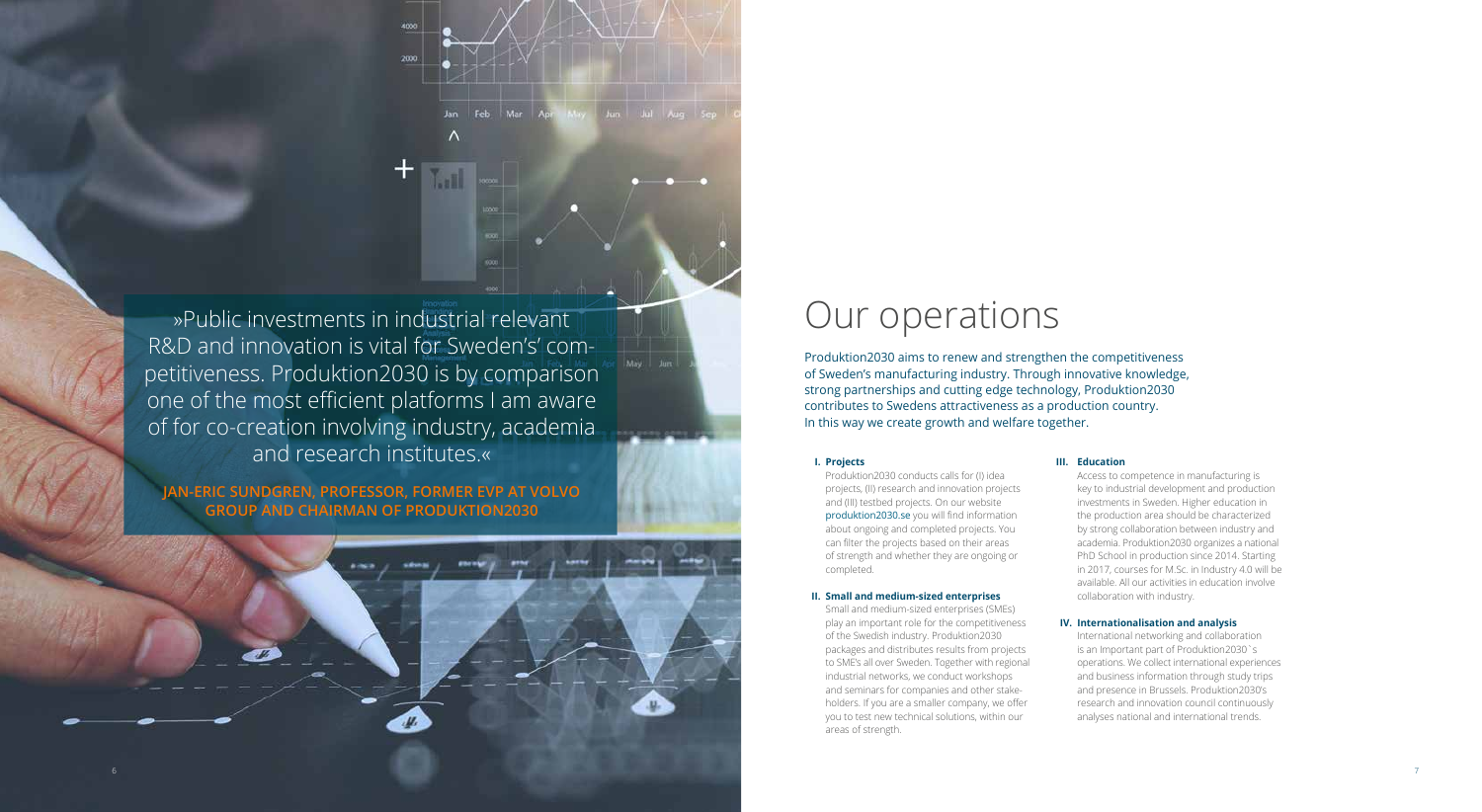# Our focus

# **OUR FOCUS**

Produktion2030 builds on Sweden's strengths in production and the manufacturing industry. Six areas of strength have been chosen through an extensive process with participation from industry, academia, and researchinstitutes.

#### **01: Resource-efficient production**

*Minimize resource consumption and environmental impact in production systems and products.*

 Resource-efficient production is a prerequisite for manufacturing in a country like Sweden with high wages, quality levels and material costs. Resources such as materials, people, energy, capital and time must be used efficiently for the production to be competitive. Research and innovation within this field requires a holistic view and affects all life cycle phases for products and production systems.

## **02: Flexible production**

*To further develop manufacturing processes to match demands of customers in the future.* Present and future consumers demand increasingly customized and individualized products. It places great demands on flexibility in the production. Flexible production can handle volume changes, different variants, new materials and combinations of materials. We need new knowledge, innovative manufacturing methods and automation solutions. Automation and digitalization contribute to flexibility through, for example, simulation or integration of systems to achieve decentralized management and monitoring of the production process.

Produktion2030 focuses on six main challenges and areas of strength where the Swedish industry, academia and research institutes are internationally competitive. At the same time, these strengths require continued investments in order to strengthen Swedish manufacturing industry's competitiveness in the longer term.

Sweden can take a global leadership position where we solve challenges in the production area, thus strengthening the competitiveness of the manufacturing industry. The six areas of strength have been prioritized through dialogue with a large number of industry, academic and research actors. The strengths are also in line with the EU's priorities for industrial research and innovation.

## **Digitalization and sustainability**

Digitalization and sustainability are cross-cutting themes that affects all parts of the production chain, and is a prerequisite for securing future production in Sweden. Sustainability includes economic, environmental and social sustainability and is a matter of course for future production.

# Areas of strength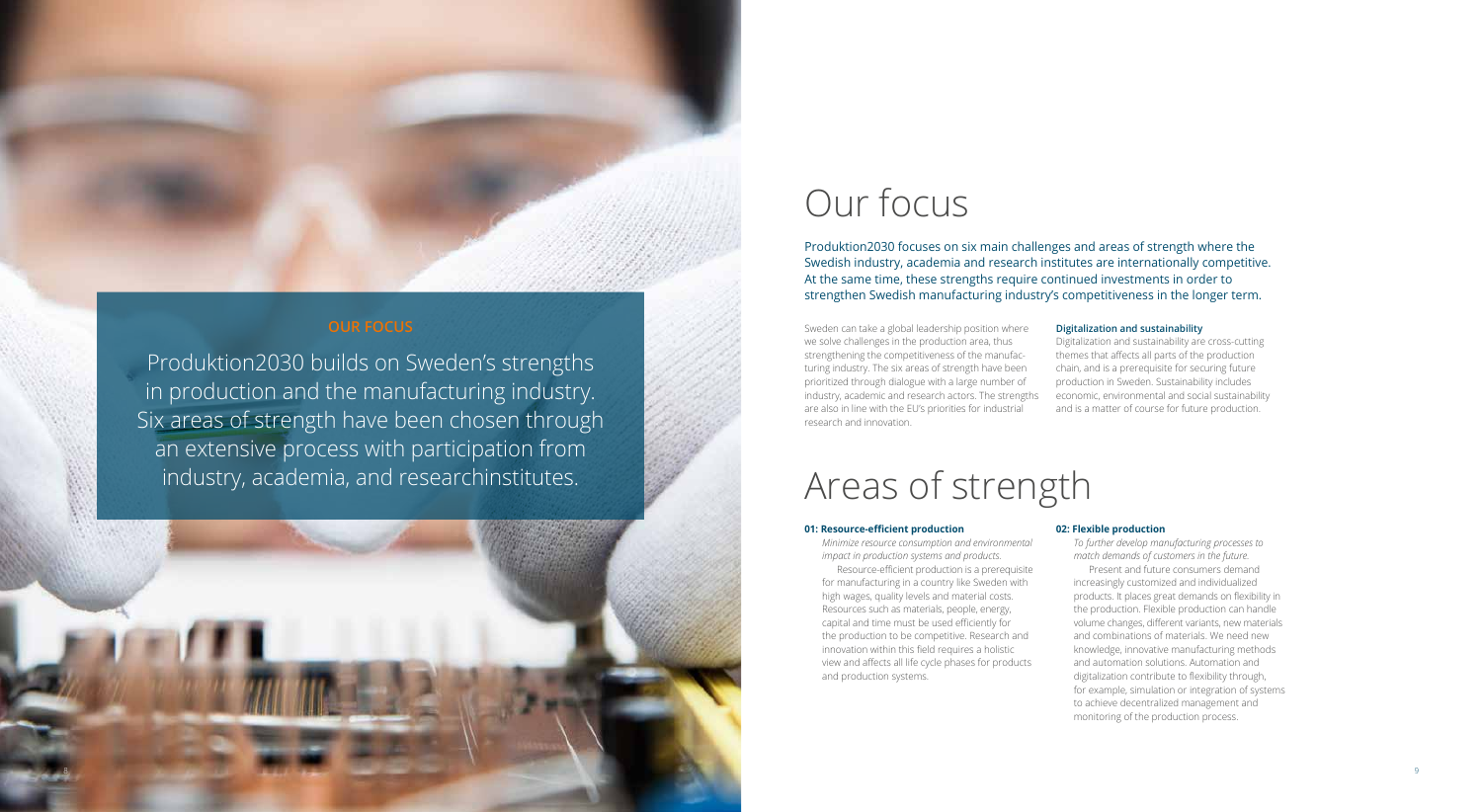## **03: Virtual production**

*Converting information and data info into knowledge and decision support in virtual and physical production systems.*

 Virtual tools and digitized models are essential for developing future complex products and production systems. In tomorrow's factories, basically everything is connected to the internet. It provides the ability to collect and analyze large amounts of data, which in turn allows the production to be developed virtually. The digital twin helps the company to make the right decisions by optimization of complex data and development of smart production strategies.

#### **04: People in the production system**

*Strengthen cooperation between humans and automation, develop people's potential and increase productivity and flexibility.*

 Although the future industry is digital, humans still have a vital role. Complex, virtual and flexible production requires competent people to collaborate with advanced automated production systems and robots. Digitalization, sensors and large amounts of data impose new demands on personal safety, wireless communication, interfaces and allocation of tasks between people and technical systems. Technological development brings virtual and global networks, it also enables access to information regardless of language. New technical solutions also make it possible to develop new working methods and ergonomics.

## **05: Circular production systems and maintenance**

*To develop systems for circular production and smart maintenance.*

 Circular production strategy, such as re-manufacturing, is a way to enable smart and resource-efficient products and production systems. The shift towards a circular economy and circular production requires new design at the product and production levels. Through smart maintenance, new combinations of materials and components, and data analysis, the life expectancy of products and production systems can be extended. To achieve this, we need to develop data analytics, skills and develop new services.

## **06: Integrated product and production development**

*To strengthen the product development processes as well as tools for innovative product development.* A product must create value for all actors in a supply chain. The development of products and production systems needs to be parallel, integrated and to be done faster, to meet market demands for speed and flexibility. Strengthening the integration of product and production de velopment is key to competitive manufacturing companies.



Sweden is the first choice for the development and production of advanced goods and services.

> »Produktion2030 is great at translating manufacturing research into innovation and useful results. The strong collaboration between university researchers and industrial experts is a key to success.«

**A large number of companies, universities, and research institutes all over Sweden are involved in Produktion2030**

PROFESSOR JOHAN STAHRE, CHALMERS UNIVERSITY OF TECHNOLOGY, CODIRECTOR OF PRODUKTION2030